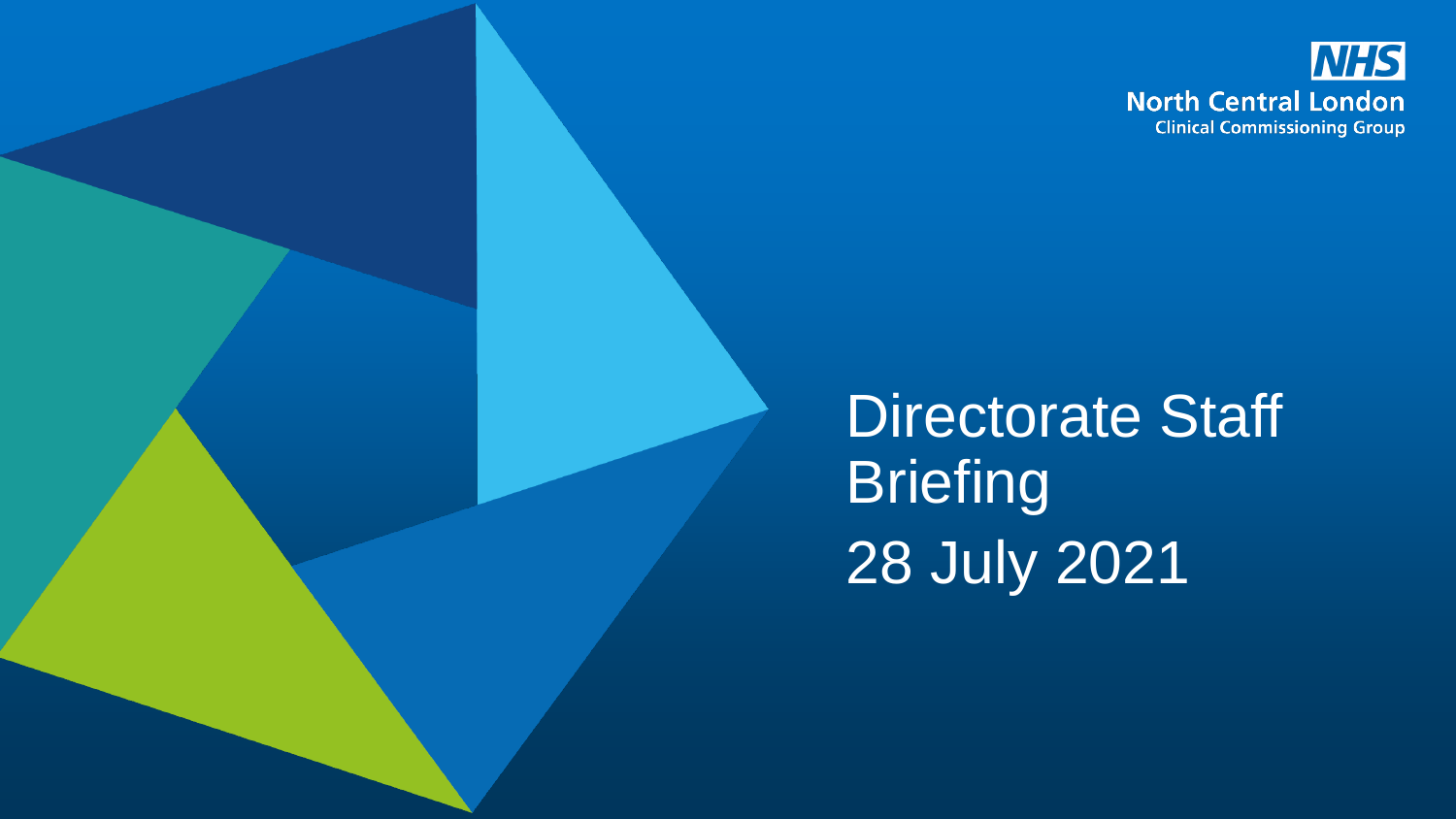# In this briefing. . .



- See ME First 'pledgeometer'
- Staff survey action plan update
- OD update
- 'Time For You' next steps
- Accelerated elected recovery bids
- Nursing Times award nomination
- Covid-19 vaccination update
- Some reminders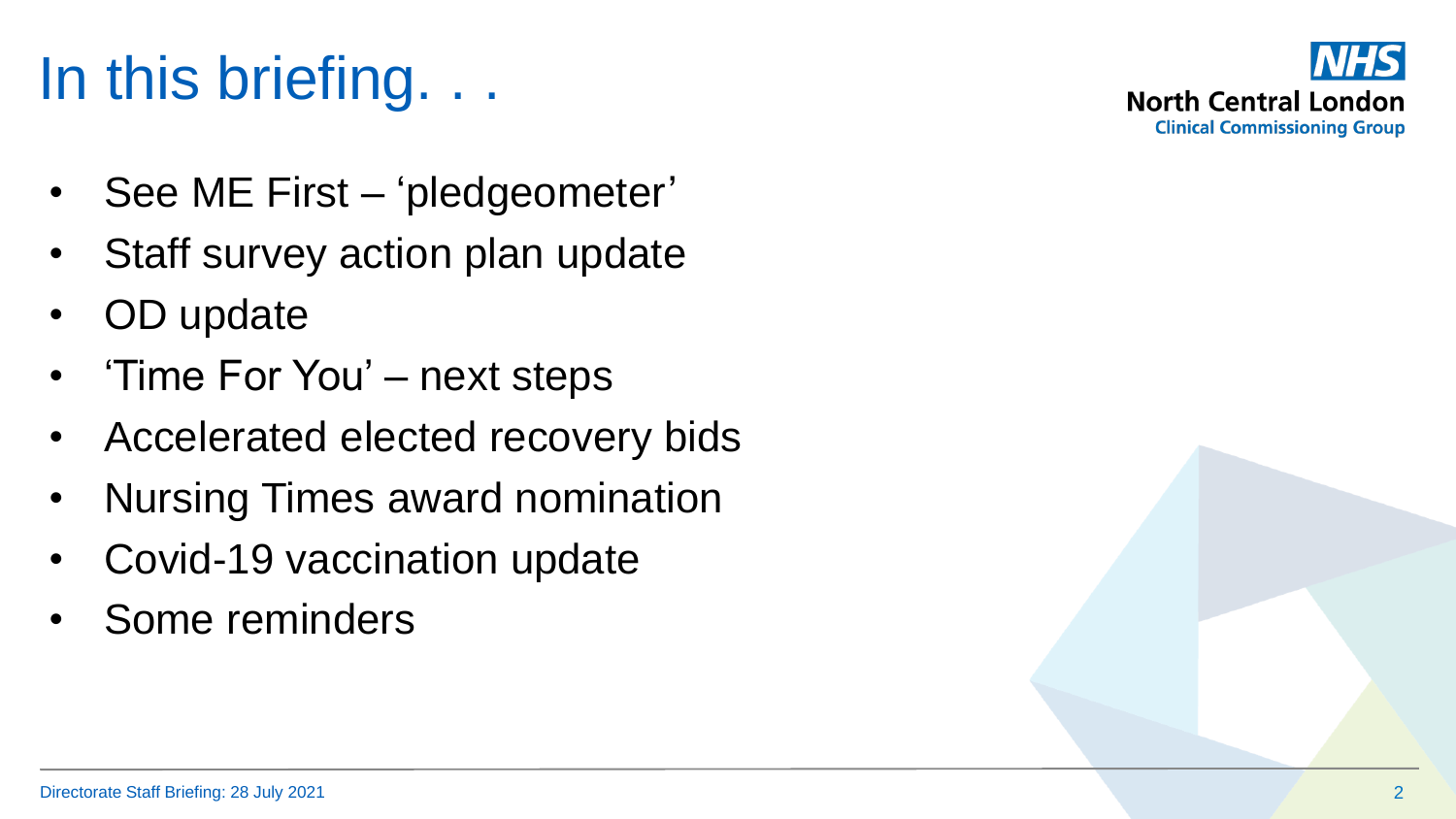### See ME First – your pledge



- Thank you to the 39 staff who have made their pledges so far
- We would love to get this number higher
- On the next slide are a few examples of pledges made by our staff (we have their permission to share them)
- To make a pledge and show your support, [please visit the intranet](https://intranet.northcentrallondonccg.nhs.uk/working/see-me-first.htm) and complete the pledge form

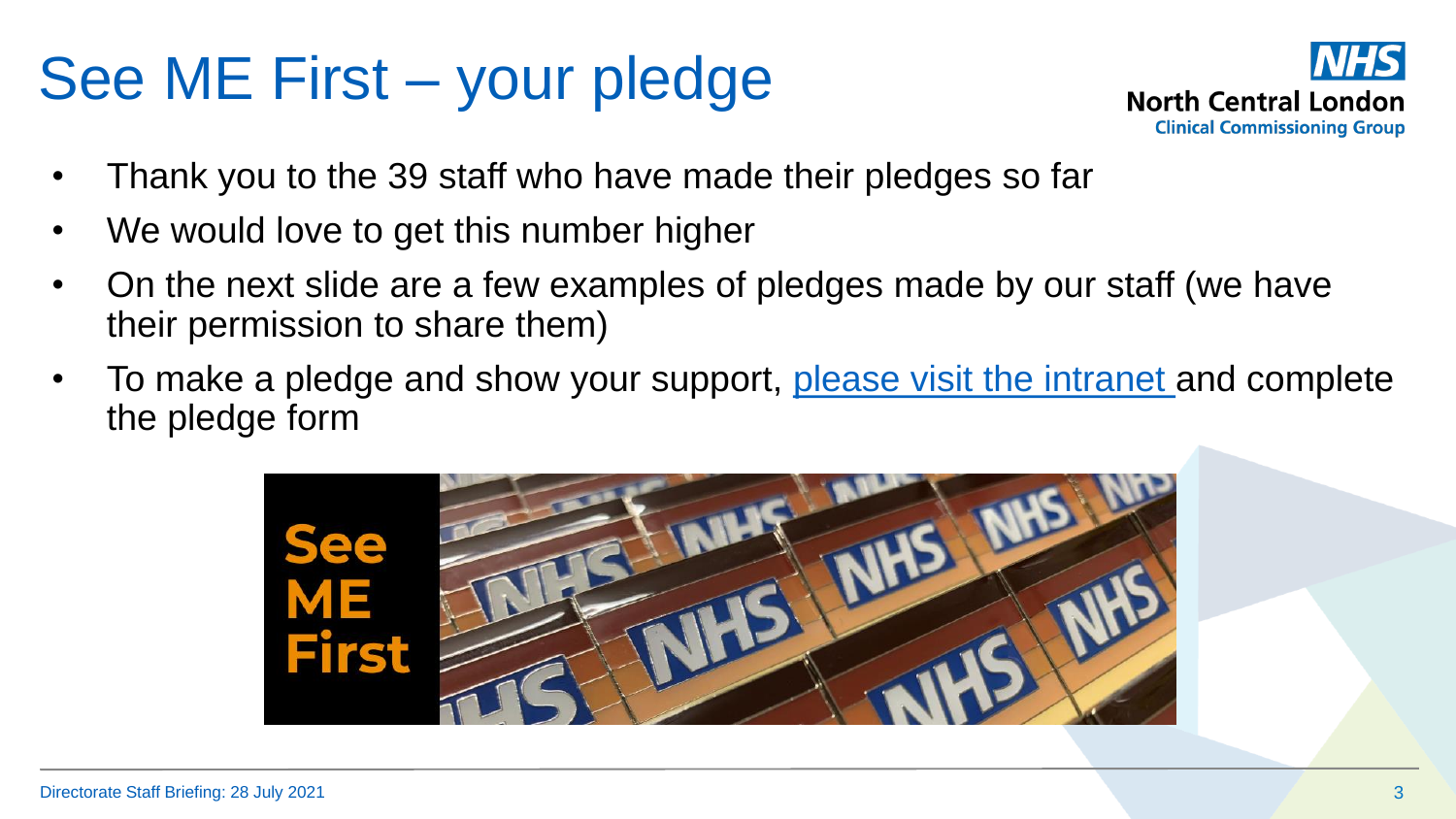## '**See ME First' Pledges**

Whilst I have disabilities, they define me only to those who seek easy labels and lack perception. I have spoken truth to power and received its backlash; and surmounted obstacles across the decades. If I can continue to assist the formation of a critical mass –

An open pledge helps me to live my principles, be part of the future we are trying to create and encourage others to take action. I think See ME First is a great initiative and am proud to be part of it.

**39 Pledges**

> I would like to continue to speak up on behalf of those who feel they do not have a voice (1) I will challenge the system for all cultures (2) I will educate other around bias (3) I will continue to educate myself.

I am committed ensuring all staff feel valued and respected, recognising them as individuals and the value we all have working together collectively. I will work to raise awareness of and challenge and influence where we need to make changes to ensure all colleagues are listened and valued at work.

happy to help (badged or not)! | I have experienced discrimination in both my work and personal life and it is wrong, hurtful and unfair. I believe no-one should experience this and I am passionate that everyone deserves to be treated fairly, kindly and with dignity and respect.

> Great to support a campaign which recognises and promotes our common humanity and that we should all be judged on the contents of our character, rather than the colour of our skin. It is a unifying campaign, which seeks to emphasise our similarities and bring us together rather than play upon our differences.

I want to help to build a culture where all staff are valued and treated with dignity and respect. I pledge to treat people fairly, to value them and to help people reach their potential, regardless of their background. .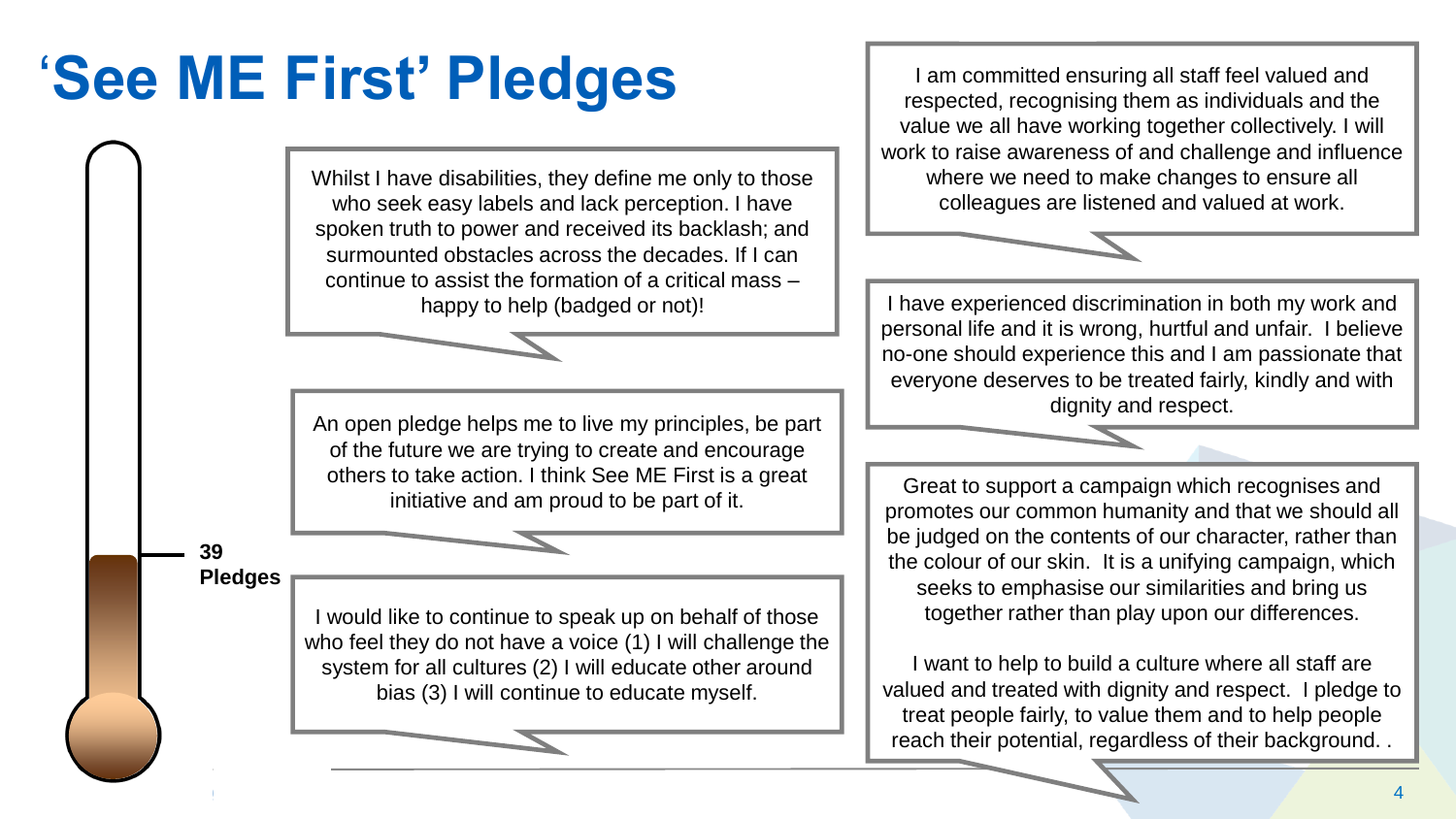## Staff survey action plan update



- Lots of work has taken place over the last few months to respond to what we heard in the staff survey. Our action plan has now been updated to show our progress.
- Highlights include:
	- Development and publication of the *How we Work'* document that describes how the CCG will function and deliver our priorities this year.
	- 'In Conversation' events held with all staff (April and July); events will continue quarterly
	- A big focus on our staff wellbeing programme, including Time For You week
	- 'Ask EMT' drop-in sessions set up to allow staff to meet and directly ask directors questions
	- Establishing and publicising CCG values that create a more inclusive culture
	- Development and promotion of bite size learning and awareness sessions for staff
	- Starting work to introduce staff Mental Health and Wellbeing Champions and Freedom to Speak Up Ambassadors
- The updated action plan is available on the intranet
- We will shortly be conducting a mid-year 'pulse' survey to see how we are doing to address the views and feedback you shared in the national staff survey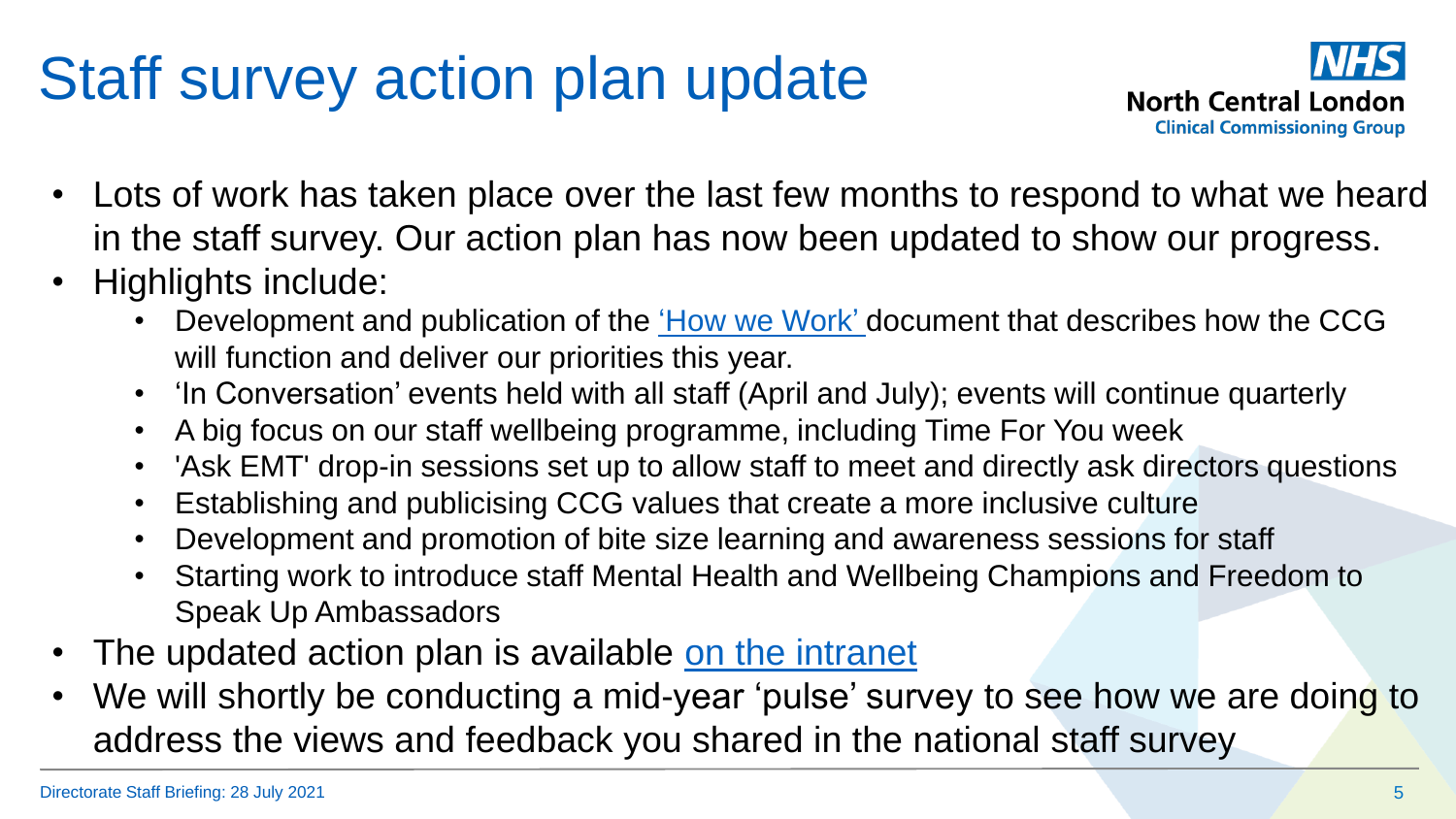# OD update



- A number of courses and development opportunities for staff are currently being planned and will be available from September onwards.
- The training courses will be grouped in the following areas: essential skills for managers; all staff training courses; health and wellbeing; and diversity and inclusion. The courses to be rolled out are based on feedback from staff survey discussions and will incorporate learning needs from appraisal discussions.
- The following topics are examples of the courses that are going to be rolled out:
	- Having effective challenging conversations
	- Making meetings matter: chairing and managing meetings effectively
	- Utilising Microsoft Teams more effectively
- Building effective teams
- Micro aggressions and behaviours
- LGBTQ+ and intersectionality
- Unconscious bias, and equality and human rights
- Larger programmes are also being developed such as shadowing and reciprocal mentoring which will engage all levels of the organisation.
- The full training programme will be shared with staff in August via the staff newsletter and on the [Learning Hub page o](https://intranet.northcentrallondonccg.nhs.uk/training/learning-hub.htm)n the intranet in order for staff to book places as dates are scheduled. If you have any questions/suggestions, please email [Nclccg.od@nhs.net](mailto:Nclccg.od@nhs.net)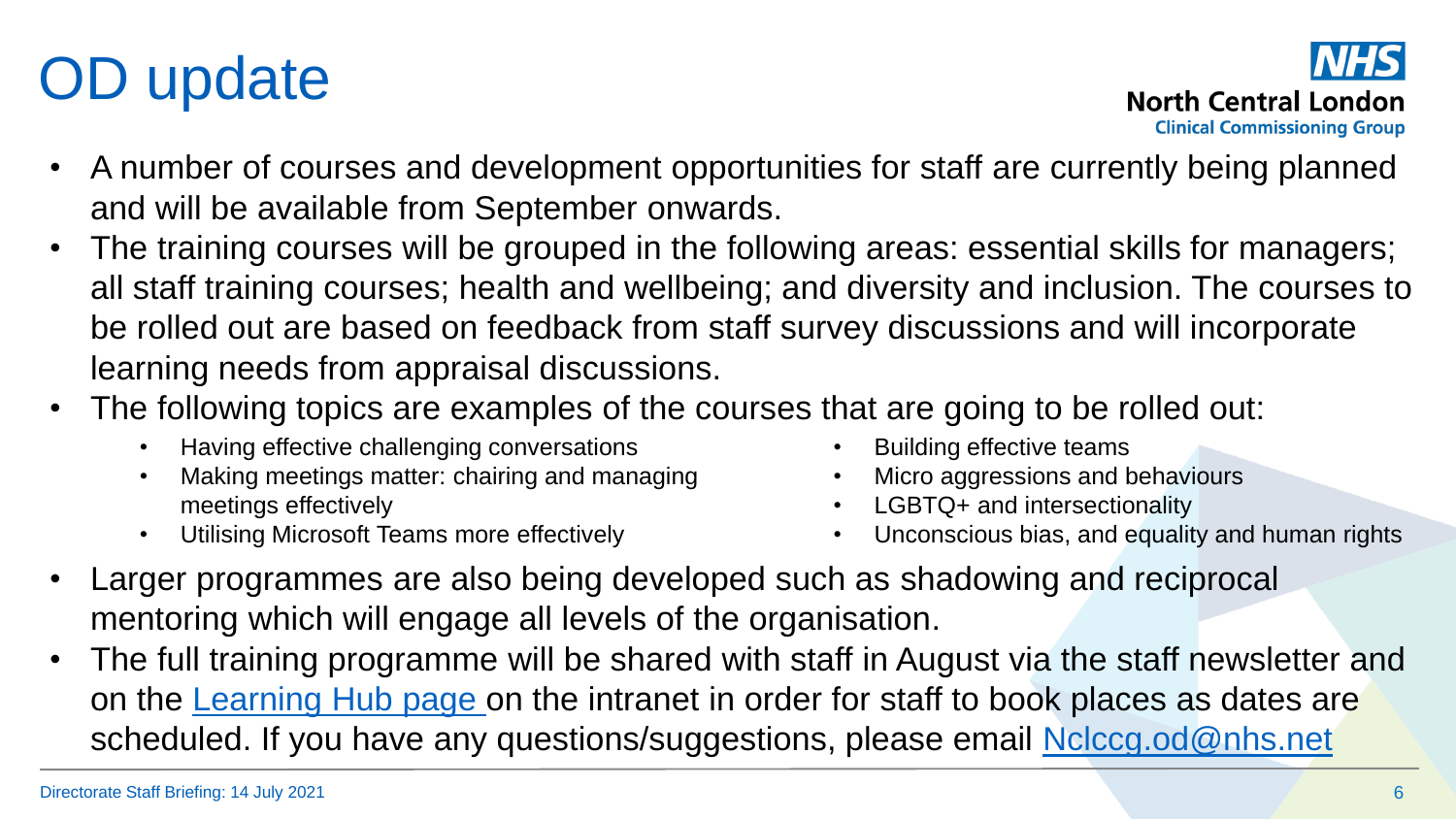### Time For You next steps



- We hope everyone saw the  $email from EMT on Monday  
outlining the next steps$ </u> they've agreed following the success of Time For You week in June, including:
	- Introducing on a longer-term basis no internal meetings to take place between 12:30 and 1:30 from Monday 6 September (so that any meetings already in the diary for the summer don't necessarily have to be rearranged)
	- Continuing to think about how we use 'cc' in emails and replying to all
	- An opportunity to take part in a 'Randomised Coffee Meet' to connect us to those who we would not normally get the chance to meet and have a conversation with – email  $\frac{1}{2}$  amina.anttila @nhs.net if you would like to be involved.
	- Reminding staff about the need to take regular breaks and encouragement from EMT to make the principles of 'Time For You' work for you
- To read the full update, [please visit the intranet](https://intranet.northcentrallondonccg.nhs.uk/ncl-news/time-for-you-next-steps/453307)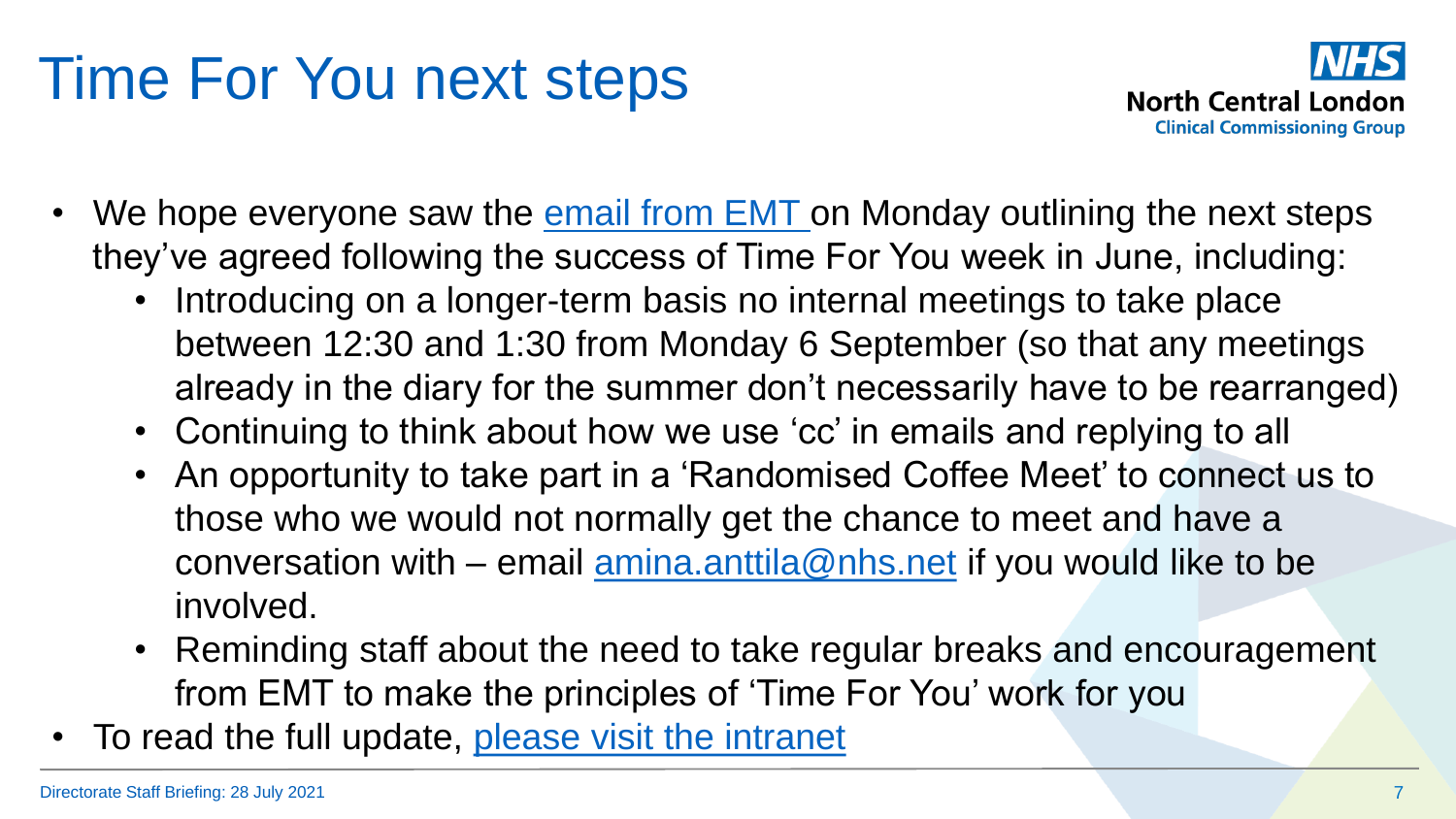#### COVID-19 vaccination update



- To date we have given over 1.7 million jabs in NCL, including over 4,300 people who were vaccinated at a pop up event at Spurs on 18 July. With rising cases, our focus on vaccinating people in NCL continues. Our walk-in clinic list is [available here.](https://northcentrallondonccg.nhs.uk/my-health/covid-19/covid-19-vaccinations-in-north-central-london/walk-in-vaccination-clinics/)
- Planning is underway for phase three of the programme (giving booster jabs): concentrating on the vaccination of those cohorts the JCVI (joint committee on vaccination and immunisation) deem most vulnerable, alongside regular seasonal flu jabs.
- We're using all of our public communications channels to regularly remind people second jabs can be given a minimum of 56 days (eight weeks) after first. The message is clear: we're really pleased so many people are keen to receive the benefits of full vaccination as early as possible, but the JCVI rules have to be followed. We are also very clear in our communications that abuse of our staff and volunteers is never acceptable.
- We have also been supporting the national public communications effort to remind people that we still expect face coverings to be worn and other precautionary measures to be followed in our health care settings, despite the relaxation of other rules on 19 July.
- A huge thank you to everyone who has been supporting the vaccination programme.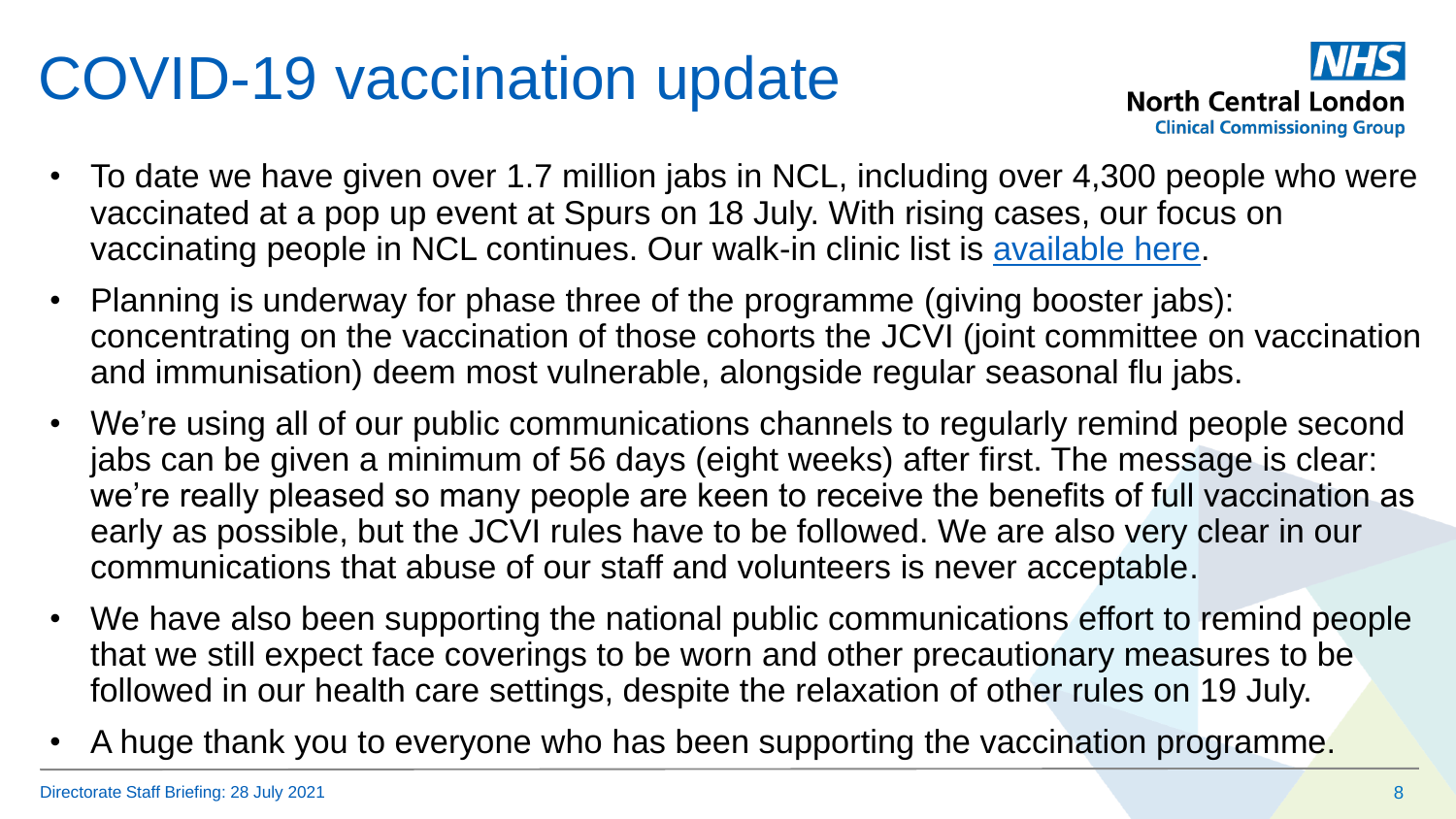#### Accelerated elected recovery bids



- North London Partners has approved £14.58 million of funding for innovative initiatives that will help to increase elective activity in NCL in the short and medium term, and support wider efforts to address health inequalities and inequities in service access.
- NCL was appointed as an 'elective accelerator system' in the spring by NHS England, providing us with additional support and funding to help tackle the impact of the COVID-19 pandemic on waiting lists for planned hospital care.
- Bids for accelerator funding were invited from across NCL's health and care system. Of the 88 bids received, 47 have been approved. Examples of approved initiatives include:
	- expanding capacity in community phlebotomy services for three months
	- launching a community-led audiology service that will be open to patient self-referral
	- introducing a comprehensive integrated care package to help address the physical, mental, dental, sexual and social needs of refugee families in NCL
	- all three current NCL community gynaecology providers working together to triage referrals on the elective non-admitted waiting list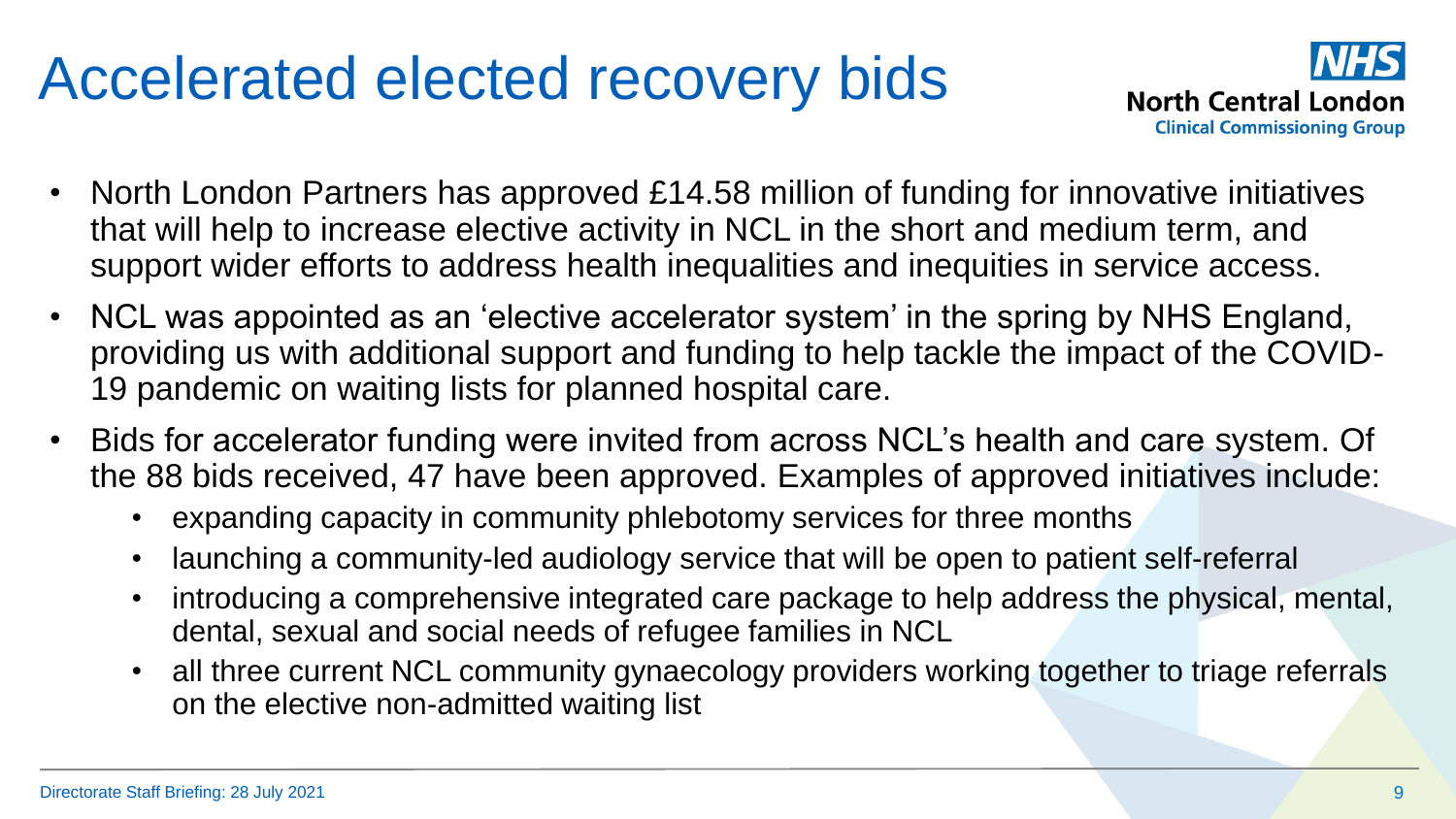# Nursing Times award nomination



- Huge congratulations to the NCL Nurse Educator Team (part of the NCL Training Hub) who have been shortlisted for a Nursing Times 2021 Award for their innovative work introducing remote monitoring in care homes using the Whzan system as a response to the COVID-19 pandemic.
- The project is a collaboration between NCL CCG, the 5 councils in NCL, NCL Training Hub, NEL CSU and NHSX.
- During the pandemic social care providers told the team that they wanted to have a set of tools that evidenced the "soft signs" of deterioration which health care professionals would listen to and that would empower social care staff to challenge when necessary.
- The team's response was to equip care home staff with the skills to communicate confidently across the health care system. This required training and support to enable staff to detect and act on the signs of deteriorating residents, using soft signs, observations and NEWS2 scores that could be captured using Whzan.
- Feedback from staff is positive and the NHSX evaluation is expected to show a reduction in falls, UTI and head injuries that are admitted to hospital and a reduction in calls to the London Ambulance Service from care homes involved in the project.
- Winners will be announced in October at the Nursing Times Awards.